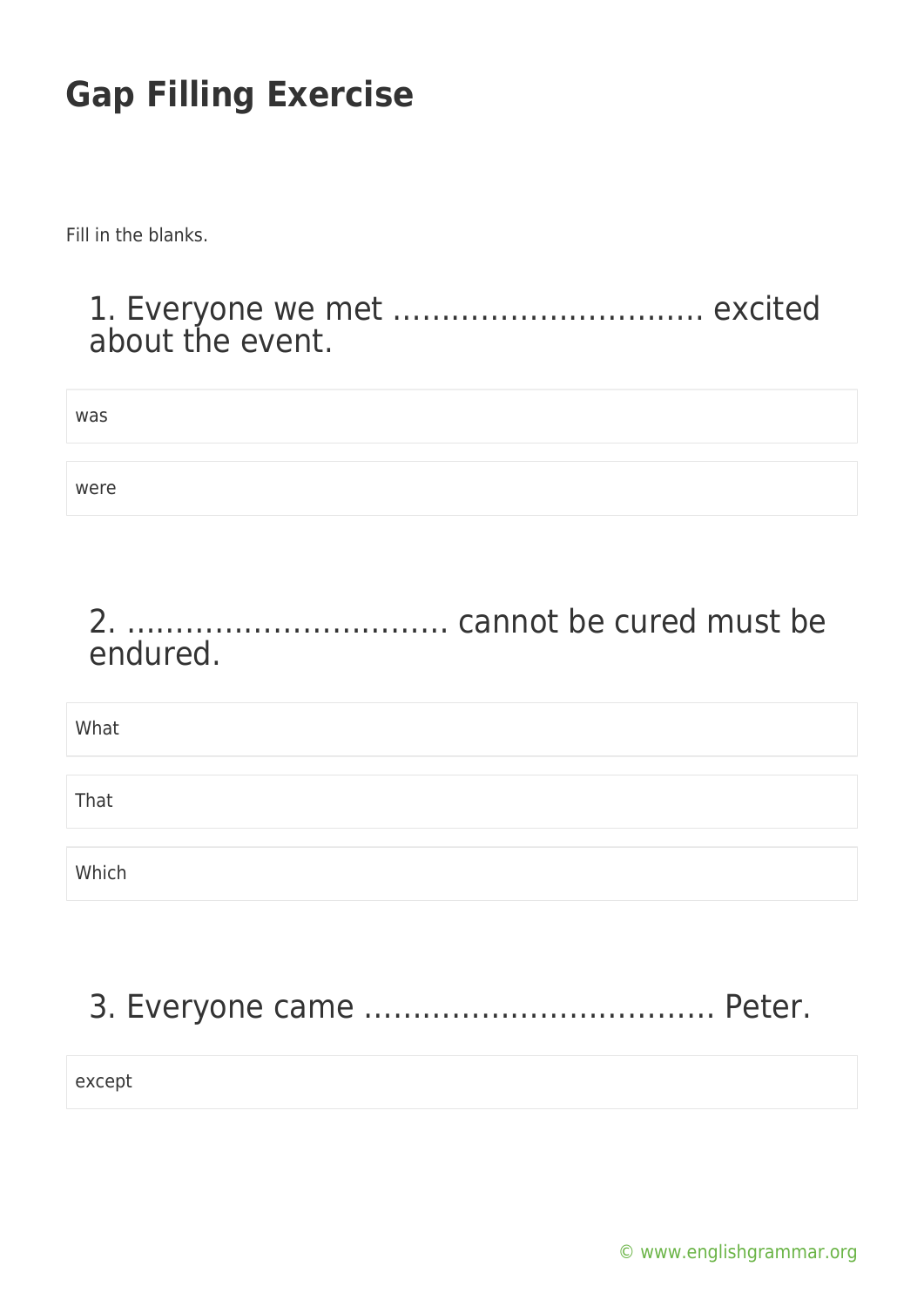except for

Either could be used here

#### 4. ………………………….. people can claim that they have never lied in life.

| Few     |  |
|---------|--|
|         |  |
| The few |  |
|         |  |
| Less    |  |

## 5. Have you bought ……………………………..?

anything

something

6. Would you like ……………………………. to drink?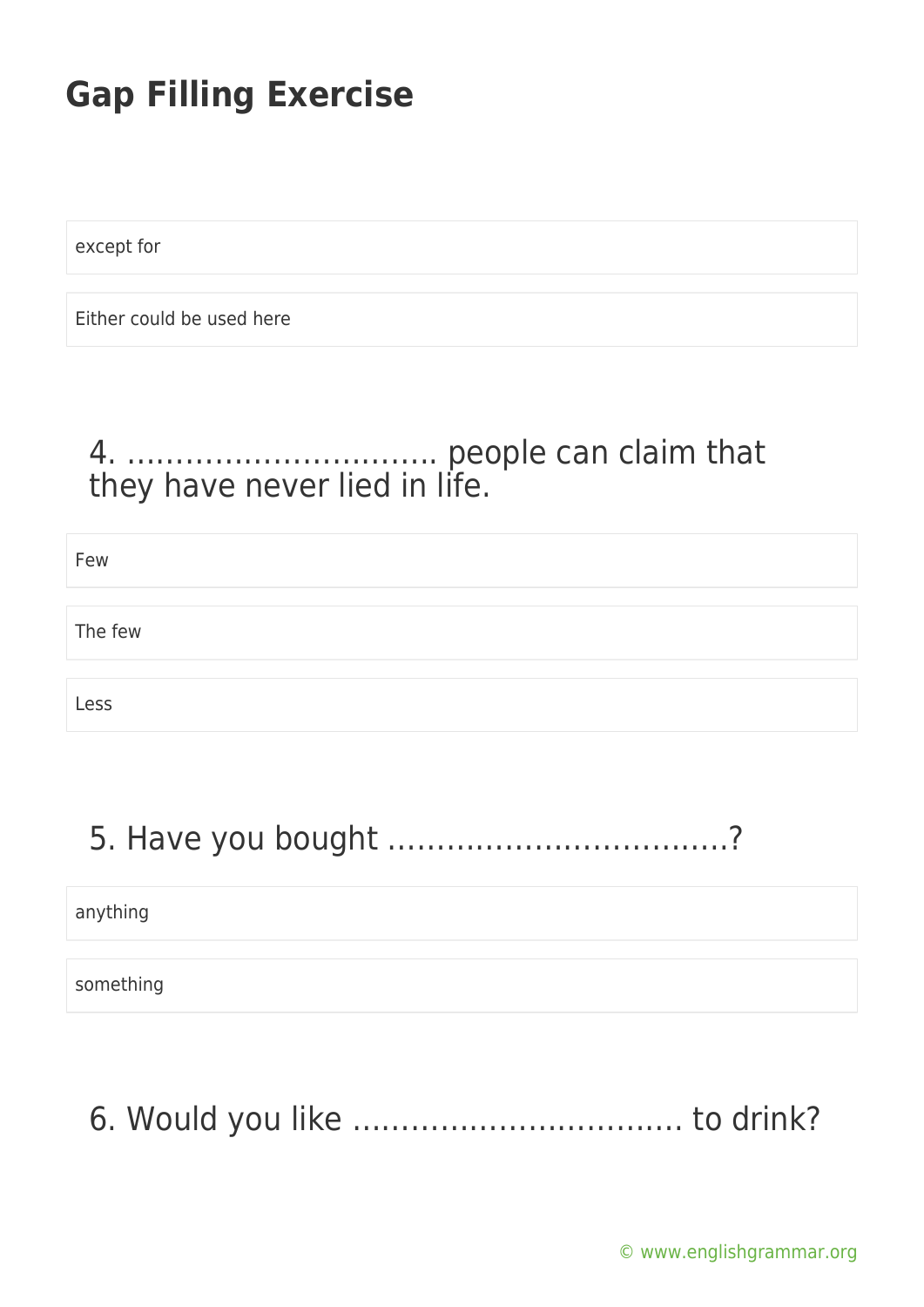anything

something

#### 7. I have hardly done any work …………………………….. Christmas.

| since |  |  |
|-------|--|--|
|       |  |  |
| from  |  |  |
|       |  |  |
| for   |  |  |

## 8. Not …………………………., they got married.

surprise

surprisingly

9. She looks ………………………….. than she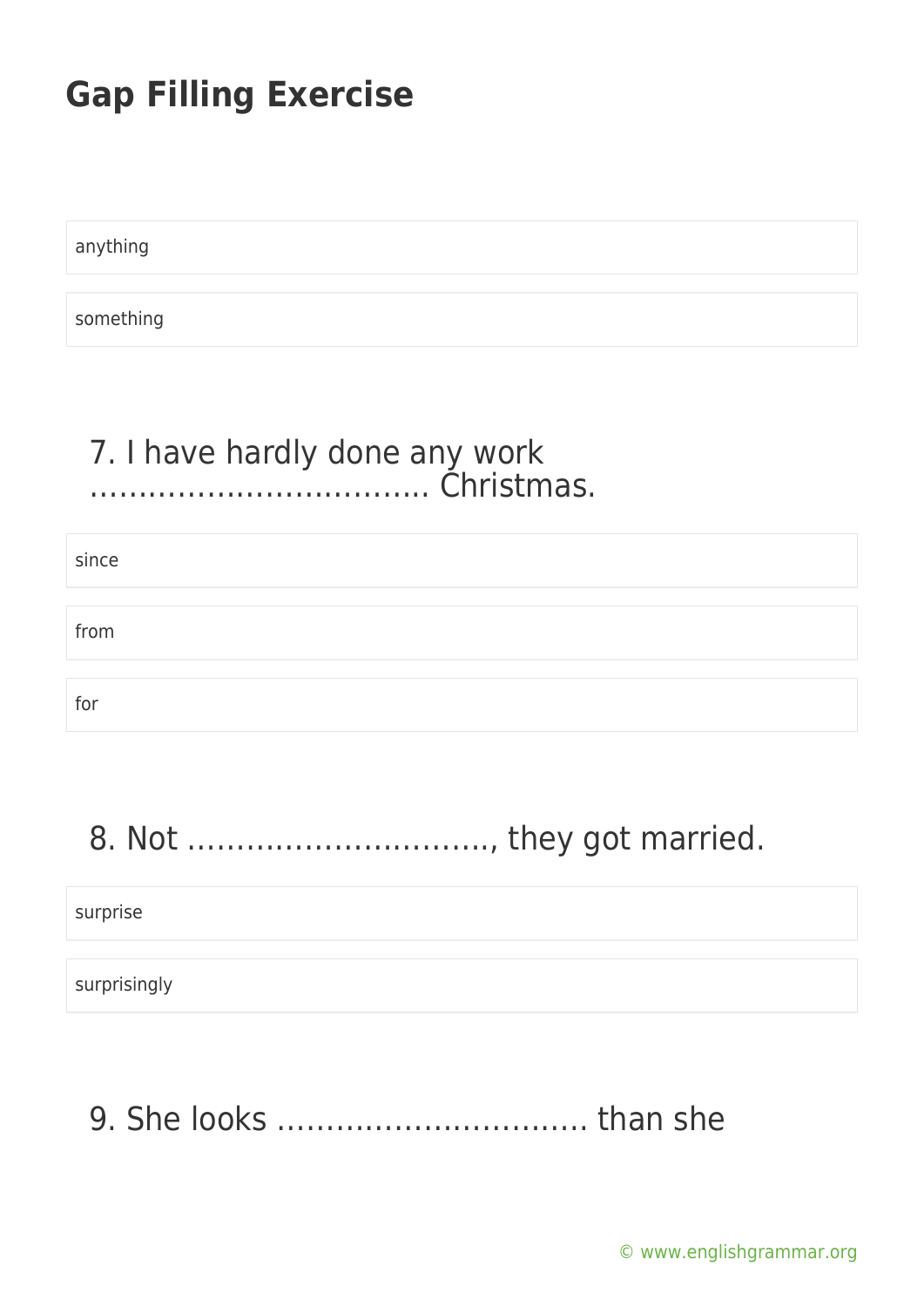## actually is.

young

younger

youngest

#### 10. I hate the thought …………………………….. getting old.

| of   |  |  |
|------|--|--|
|      |  |  |
| on   |  |  |
|      |  |  |
| over |  |  |

#### 11. The main reason ……………………………. I don't trust him is personal.

why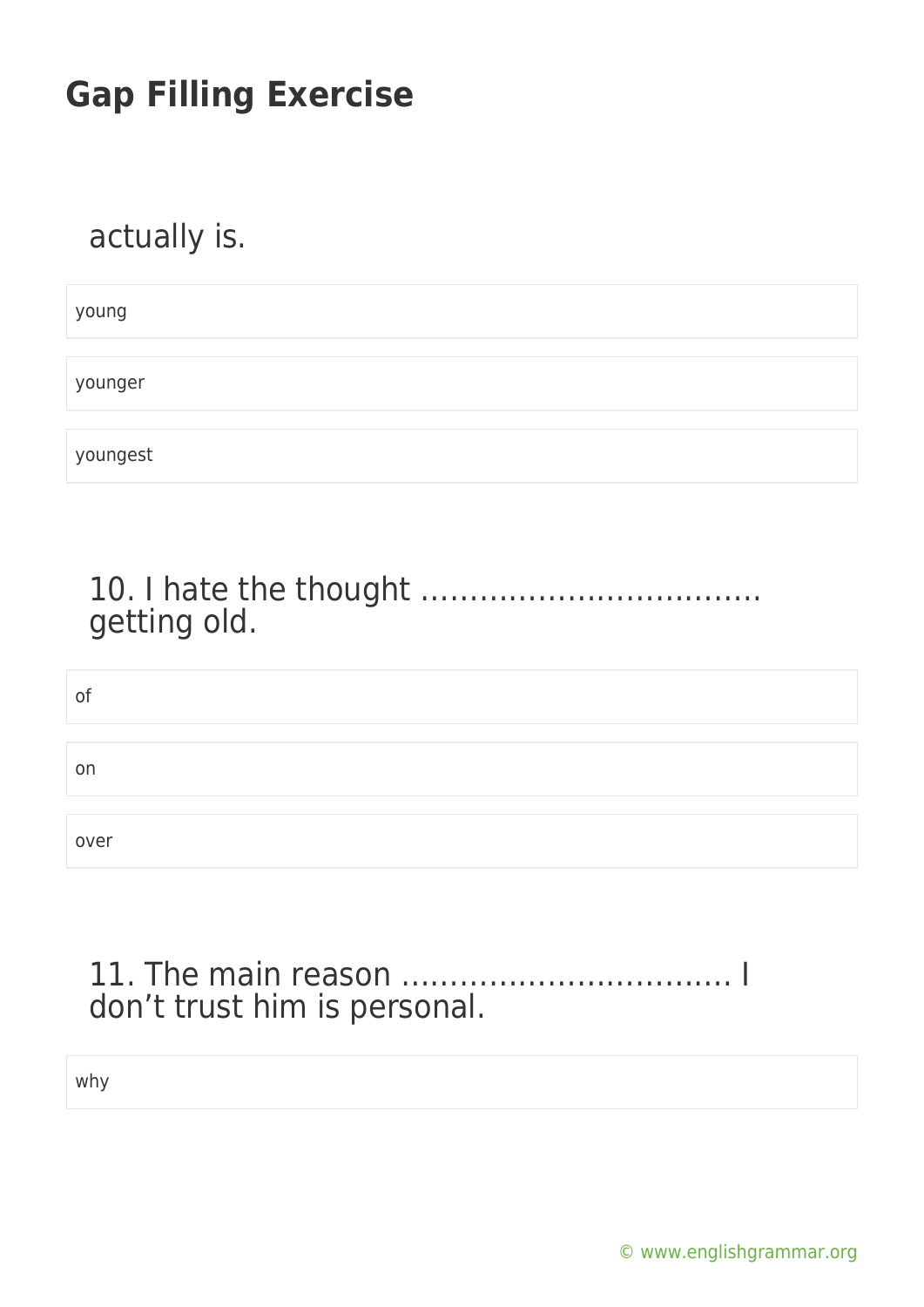that

for

### 12. The man ……………………………… she married is an engineer from Bangalore.

#### Please select 2 correct answers

| whom  |  |
|-------|--|
|       |  |
| that  |  |
|       |  |
| which |  |

#### Answers

Everyone we met was excited about the event. What cannot be cured must be endured. Everyone came except / except for Peter. Few people can claim that they have never lied in life. Have you bought anything? Would you like something to drink? I have hardly done any work since Christmas.